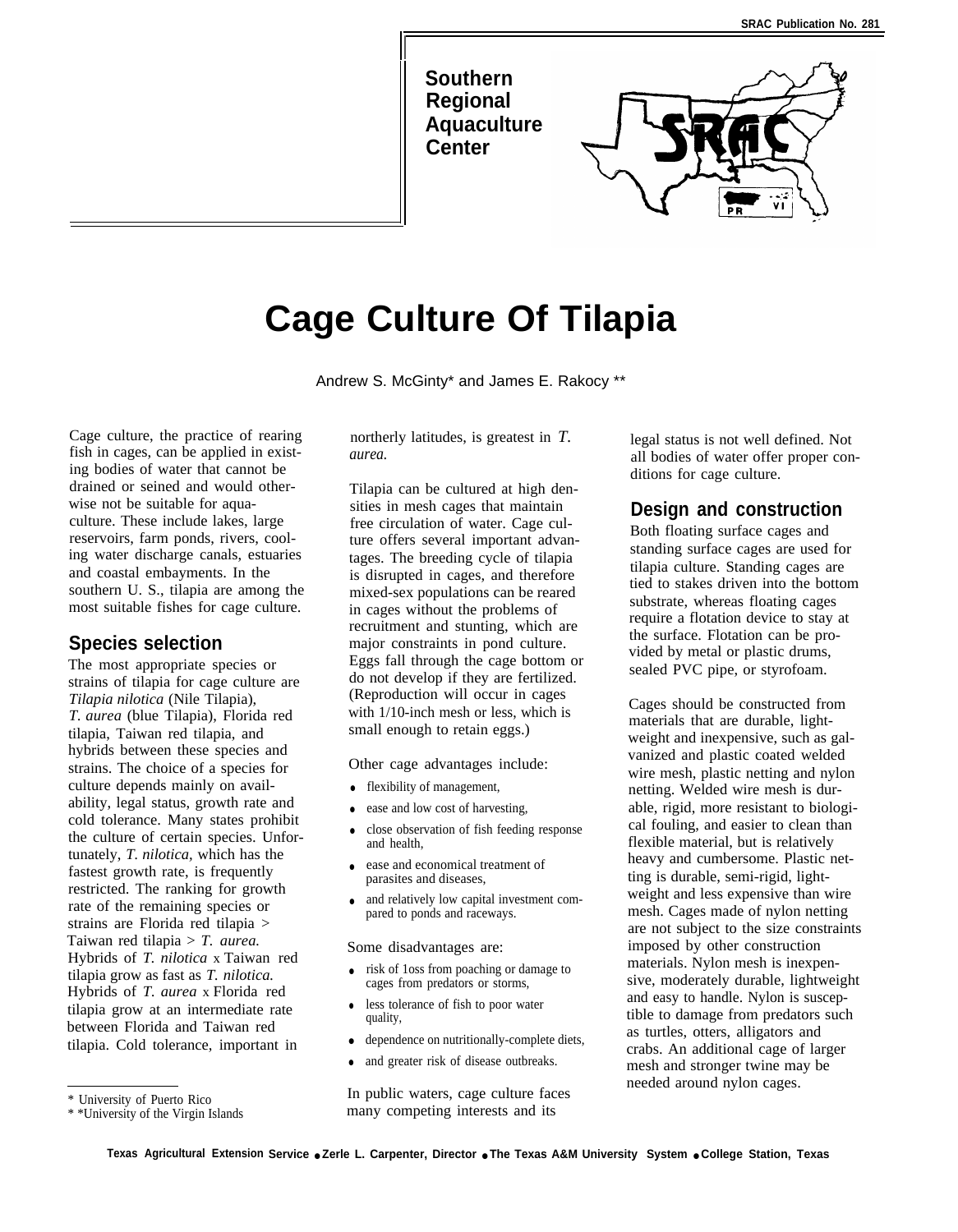Mesh size has a significant impact on production. Mesh sizes for tilapia cages should be at least 1/2 inch, but 3/4 inch is preferred. These mesh sizes provide adequate open space for good water circulation through the cage to renew the oxygen supply and remove waste. The use of large mesh size requires a larger fingerling size to prevent gill entanglement or escape. For example, a 3/4-inch plastic mesh will retain 9-gram tilapia fingerlings while a l-inch mesh requires a fingerling weighing at least 25 grams with plastic netting and 50 to 70 grams with nylon netting. Larger mesh size facilitates the entry of wild fish into the cage. These fish will grow too large to swim out of the cage, but they do not grow large enough to reach marketable size, thereby representing a waste of feed.

Cage size may vary from 1 to more than 1,000 cubic meters. As cage size increases, costs per unit volume decrease, but production per unit volume also decreases, resulting from a reduction in the rate of water exchange.

Cages should be equipped with covers to prevent fish losses from jumping or bird predation. Covers are often eliminated on large nylon cages if the top edges of the cage walls are supported 1 to 2 feet above the water surface.

Feeding rings are usually used in smaller cages to retain floating feed and prevent wastage. The rings consist of small-mesh (1/8 inch or less) screens suspended to a depth of 18 inches or more. Feeding rings should enclose only a portion of the surface area because rings surrounding the entire cage perimeter may reduce water movement through the cage. However, feeding rings that are too small will allow the more aggressive fish to control access to the feed. If sinking feed is used, small cages may require a feed tray to minimize loss. These rectangular trays can be made of galvanized sheet metal or mesh (1/8 inch; galvanized or plastic) and are suspended from the cover to a depth of 6 to 18 inches.

## **Site selection and placement of cages**

Large bodies of water tend to be better suited for cage culture than small ponds because the water quality is generally more stable and affected less by fish waste. Exceptions are eutrophic waters rich in nutrients and organic matter. Small (1 to 5 acre) ponds can be used for cage culture, but provisions for water exchange or emergency aeration may be required.

Cages should be placed where water currents are greatest, usually to the windward side. Calm, stagnant areas should be avoided. However, areas with rough water and strong currents also present problems.

Cages may be moored individually or linked in groups to piers, rafts, or lines of heavy rope suspended across the water surface. At least 15 feet should separate each cage to optimize water quality. The cage floor should be a minimum of 3 feet above the bottom substrate, where waste accumulates and oxygen levels may be depressed. However, greater depths promote rapid growth and reduce the possibility of parasitism and disease. See SRAC publications Nos. 160-166 for more information on cage culture.

## **Production management**

Geographic range for tilapia culture is temperature dependent. Preferred water temperature range for optimum growth is 82° to 86° F. Growth diminishes significantly at temperatures below 68°F and death will occur below 50° F. Only the southernmost states have suitable temperatures to produce tilapia in cages. In the southern region tilapia can be held in cages from 5 to 12 months per year depending on location.

# **Fingerlings**

Cages may be used for fingerling production. One-gram fry may be reared in l/4-inch mesh cages at up to 3,000 fish per cubic meter for 7 to 8 weeks until they average about 10 grams each. Ten-gram fish can be restocked into l/2-inch mesh cages. Cages stocked with 10-gram fish at 2,500

per cubic meter will produce 25- to 30-gram fingerlings in 5 to 6 weeks. After grading, 25- to 30-gram fish can be restocked at 1,500 fish per cubic meter to produce 50- to 60 gram fingerlings in 5 weeks, or at 1,000 fish per cubic meter to produce 100-gram fingerlings in 9 to 10 weeks. Fish should be graded by size every 4 to 6 weeks. Stunted fish and females should be culled.

## **Final growout**

The optimum fingerling size for stocking in final growout cages is determined by the length of the growing season and the desired market size. The shorter the growing season, the larger the fingerlings must be at stocking. The use of male populations which grow at twice the rate of female populations will result in larger fish, greater production and a reduction in the growout period. In temperate regions, overwintered, l-year-old fingerlings of 60 to 100 grams (4 to 7 fish/pound) are generally used to produce fish of 1 pound or greater in cages. If l/2-pound fish are acceptable for market, then it maybe possible to rear smaller, 20- to 30-gram fingerlings (15 to 23 fish/pound) which were produced during the spring of the same year.

Recommended stocking rate of tilapia fingerlings depends on cage volume, desired harvest size and production level, and the length of the culture period. Expected harvest weights of male tilapia are given in Table 1.

High stocking rates can be used in small cages of 1 to 4 cubic meters. Optimum stocking rates per cubic meter range from 600 to 800 fish to produce fish averaging 1/2 pound; 300 to 400 to produce fish averaging 1 pound; and 200 to 250 to produce fish averaging 1.5 pounds.

Water exchange is less frequent in large cages, and therefore the stocking rate must be reduced accordingly. In 100-cubic meter cages, the optimum stocking rate is approximately 50 fish per cubic meter to produce l-pound fish.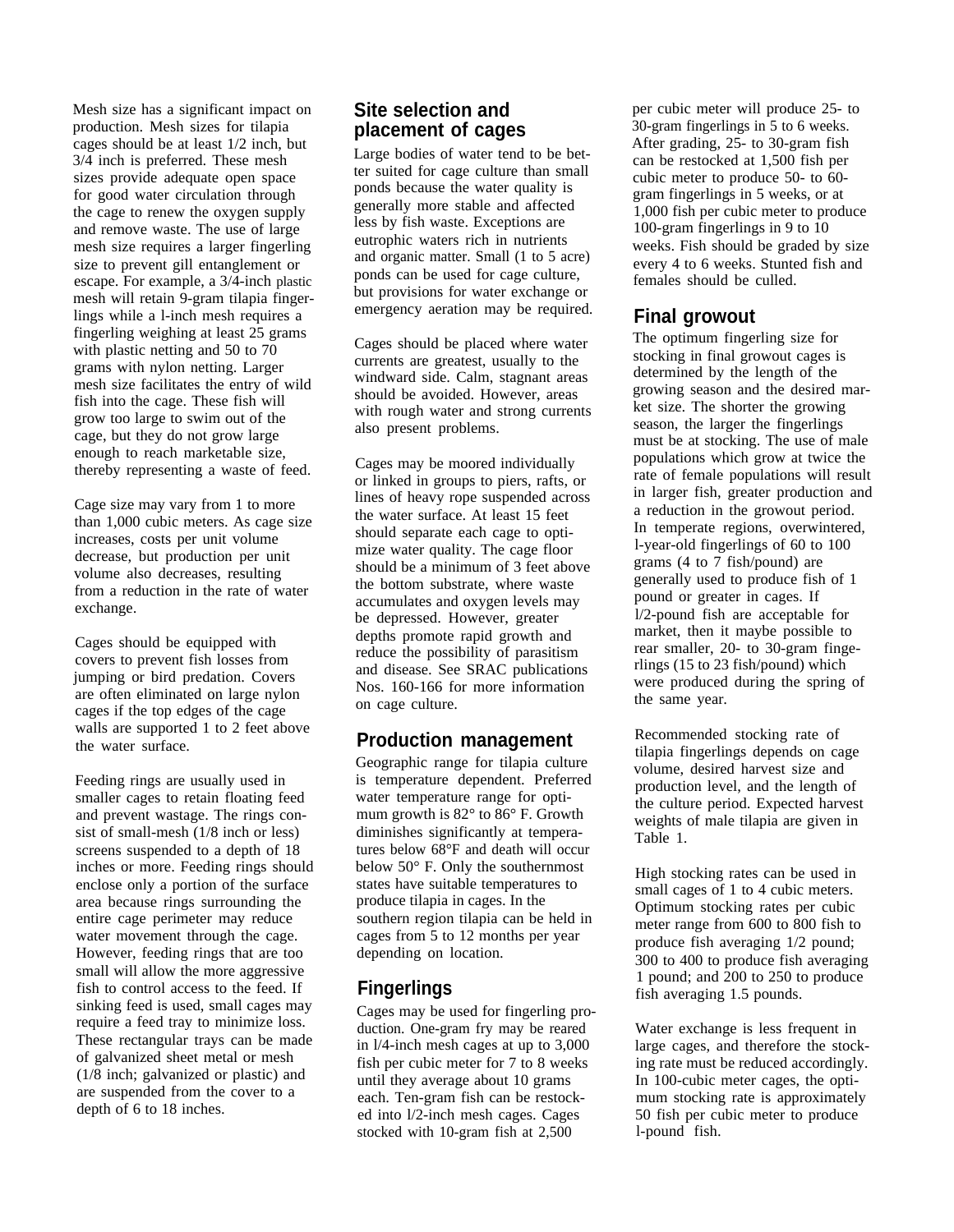In temperate regions, complete or batch harvests are required. Cages for final growout should be stocked when water temperature rises above 70° F and harvested when the temperature falls below 70° F.

In tropical or sub-tropical regions with a year-round growing season, a staggered production system could be used to facilitate marketing by ensuring regular harvests, e.g., weekly, biweekly, or monthly. The exact strategy will depend on the number of cages available and the total production potential of the body of water.

**Example: if 10 cages are available for placement in a pond with sufficient production potential and growout takes 20 weeks, then a cage could be stocked every 2 weeks. Beginning on week 20, the first cage would be harvested and restocked, followed by another cage every 2 weeks. A staggered system requires a regular supply of fingerlings.**

# **Total production**

Total production in cages increases as the stocking rate is increased. However, there is a density at which tilapia become too crowded and water quality within the cage deteriorates to a point that causes a decline in growth rates. In small cages of 1 to 4 cubic meters, a reduction in growth usually begins at production levels around 250 pounds per cubic meter. In 100-cubic meter cages, production should be limited to 50 pounds per cubic meter. Tilapia continue to grow above these levels at gradually decreasing rates, but

they convert feed poorly, and the risk of loss due to oxygen depletion or disease is greater. For maximum turnover of marketable fish, it is best to limit production to levels that do not depress growth.

The total number of cages that can be deployed in a pond, and therefore total fish production, is primarily a function of maximum allowable feeding rate for all cages in that body of water. The total feed input is related to number and size of fish in the cages and is limited by surface area of the pond.

If emergency aeration is not available and if all cages in a pond are stocked at once (batch culture), then a maximum daily feeding rate of 30 to 45 pounds per pond acre should be safe for a limited period near the end of the production cycle. At this rate it is possible to produce a total of about 2,000 to 3,000 pounds of caged fish per pond acre every 20 weeks. If a staggered stocking and harvesting system is used for continuous year-round production, then the maximum daily feeding rate should not exceed 20 to 30 pounds per acre because this feeding rate will be applied continuously.

As total feed input is increased water quality eventually starts to deteriorate until it becomes unsuitable for fish in cages. Although tilapia survival is usually better than 95 percent, caged tilapia are more susceptible than non-caged tilapia to stress from poor water quality, particularly low dissolved oxygen (DO) concentrations. DO should be monitored regularly at late afternoon and early morning especially when attempting to maximize total production and emergency aeration equipment should be available.

Recent research has shown that Florida red tilapia can be cage cultured in full strength sea water. Fingerlings must be acclimated from freshwater to sea water over several days and then stocked in cages. Tilapia in sea water are more susceptible to handling stress, and additional care is needed to control parasites and diseases. Additionally, bio-fouling of cage mesh and damage from corrosion and wave action are concerns in sea water. Otherwise, culture techniques are similar to those described here for freshwater.

## **Feeding**

After proper stocking, the most important aspect of cage culture is providing good quality feed in the correct amounts to the caged fish. The diet should be nutritionally complete, containing vitamins and minerals. Commercial pellet diets for tilapia, catfish, or trout are best. Protein content should be 32 to 36 percent for 1-to 25-gram tilapia and 28 to 32 percent for larger fish. Feeds and feeding are the major costs of production.

Floating feeds allow observation of the feeding response and are

| Table 1. Expected average final weights for different | Table 2. Recommended daily feeding rates, expressed as |
|-------------------------------------------------------|--------------------------------------------------------|
| culture periods and initial weights of tilapia.       | percentage of body wt, for tilapia of different sizes  |

| Length of growing                             | Expected avg final wt (g) <sup>a</sup> |      |       | Fish wt | <b>Feeding rate</b> | Fish wt | <b>Feeding rate</b> |
|-----------------------------------------------|----------------------------------------|------|-------|---------|---------------------|---------|---------------------|
| season (wks)                                  | 30 <sub>g</sub>                        | 60 g | 100 g | (grams) | (%)                 | (grams) | $(\%)$              |
| 12                                            | 200                                    | 270  | 350   |         | 11.0                | 30      | 3.6                 |
| 16                                            | 250                                    | 340  | 440   | 2       | 9.0                 | 60      | 3.0                 |
| 20                                            | 310                                    | 410  | 520   | 5       | 6.5                 | 100     | 2.5                 |
| 24                                            | 370                                    | 480  | 600   | 10      | 5.2                 | 175     | 2.5                 |
| 28                                            | 420                                    | 550  | 690   | 15      | 4.6                 | 300     | 2.1                 |
| <sup>a</sup> Values are for male populations. |                                        |      |       | 20      | 4.2                 | $400 +$ | 1.5                 |